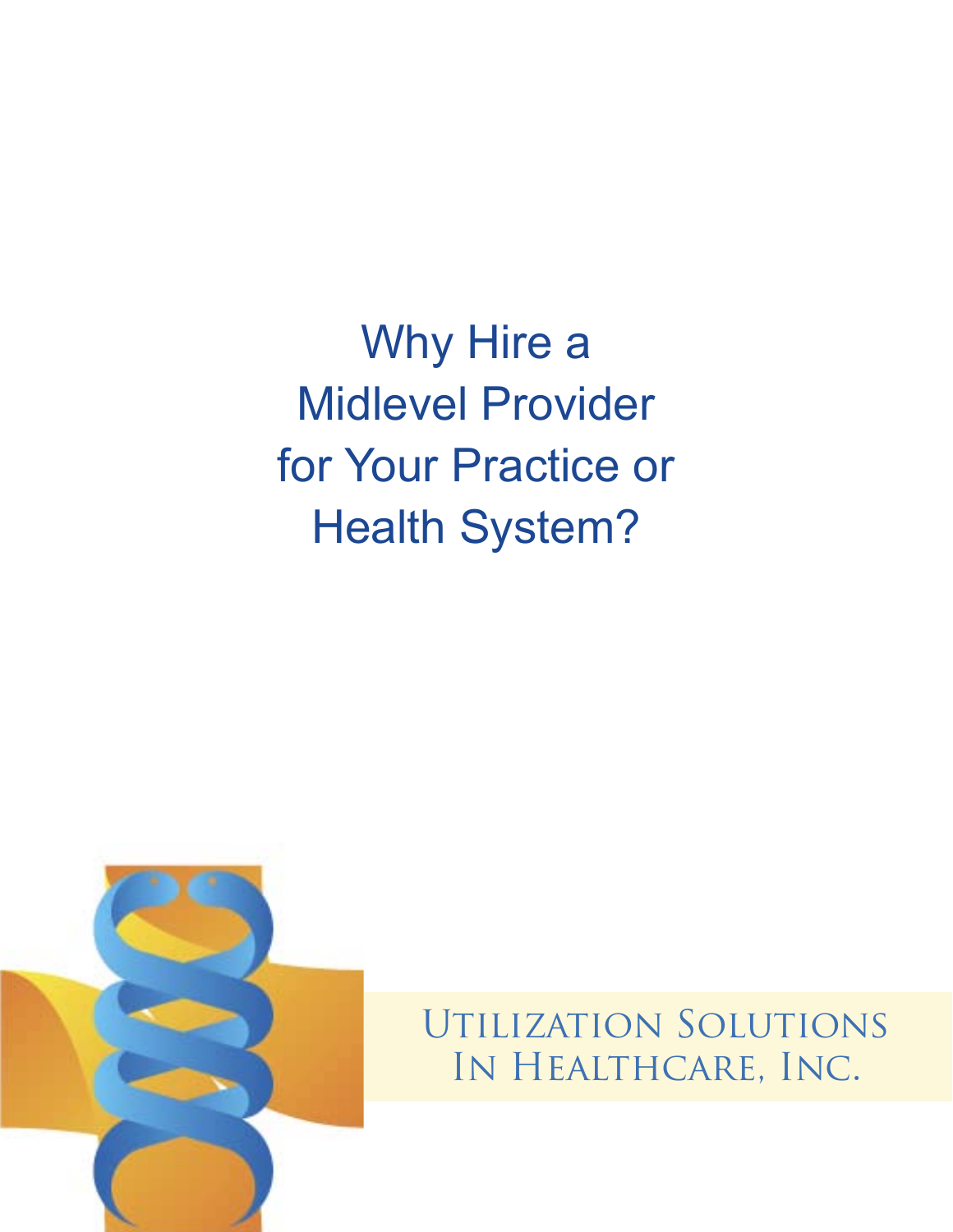## *Why Hire A Midlevel Provider for Your Practice or Health System?*

Lisa P. Shock, MHS, PA-C President/CEO Utilization Solutions in Healthcare, Inc.

In a time of health care reform, medical practices and health systems must find ways to provide high quality health care services while remaining cost effective. Utilization of midlevel health care providers may be part of the solution. Midlevel health care providers are typically defined as physician assistants (PAs) or nurse practitioners (NPs). Both are licensed health care providers credentialed to deliver medical services with physician supervision. Studies suggest that the addition of a midlevel provider to a medical practice may offer enhanced patient satisfaction, improved physician work-life balance, improved revenues and greater access to care for patients.

The health care system is facing a shortage of primary care clinicians. This is critical when looking at health reform and examining the concept of increasing numbers of patients seeking access to medical care under a reformed system. Currently, there is a shortage of primary care physicians and the American Academy of Family Physicians predicts that, if current trends continue, the shortage of primary care physicians will reach 40,000 within 10 years.

Critics of utilizing midlevel providers have offered concerns that patient satisfaction may be impacted, or that the financial investment in adding a midlevel may not be justified. Studies performed at the University of Texas Southwestern Medical Center addressed the question of cost-effectiveness for physician assistants. This research reported that the cost-effectiveness of PA employment is at a high ratio when compared to physician salaries. Productivity ranges between 83 and 110 percent depending on the clinical practice setting<sup>1</sup>.

Training costs for physician assistants are one fifth of an allopathic physician; since the time to train a physician assistant is only two years the internal rate of return for a PA education is more favorable. This study concluded that PAs are cost-effective when compared to physicians under comparable circumstances and in primary care settings.

Patient satisfaction has also been examined when care for patients is directed by physician assistants as compared to physician providers. The University of Texas study cited above also concluded that patient satisfaction was the same as with physicians. In addition, the liability risk cost was one-third of a physician's liability rate. Savings on liability coverage for midlevel providers also contributes to practice profits.

Work-life balance has also become a greater issue for health care providers. Physicians are working longer hours and financial pressures from declining insurance reimbursement and high practice costs are impacting job satisfaction. The strongest predictor of work-life balance and burnout was having some control over schedule and hours worked (Keeton K, 2007)2 . Hiring a midlevel provider may allow a physician to have greater schedule flexibility and contribute to improved job satisfaction.

Improvement in revenues is paramount to deciding if addition of a midlevel provider will be cost effective. Additional research has also examined utilization of health care resources in managing primary care medical conditions. Research performed by Dr. Hooker, analyzed 12,768 patient- centered medical office visits, comparing 29 PAs and 117 physicians and their delivery of care. In every condition managed by PAs, the total overhead cost of the visit was less than that of a physician by department, by patient demographics, and by medical care resource use. There were no differences in referral and return visit rates between the two providers<sup>2</sup>. PAs used similar resources as physicians for treatment of acute episodes of primary care conditions, and their cost-effectiveness is derived from their reduced labor cost.

Longer-term research also supports the use of PAs managing patients in the primary care setting.



*1 (Hooker R. , 2002) 2 (Morgan, Published Online: 28 Jul 2008) 3*

## Utilization Solutions in Healthcare, Inc.